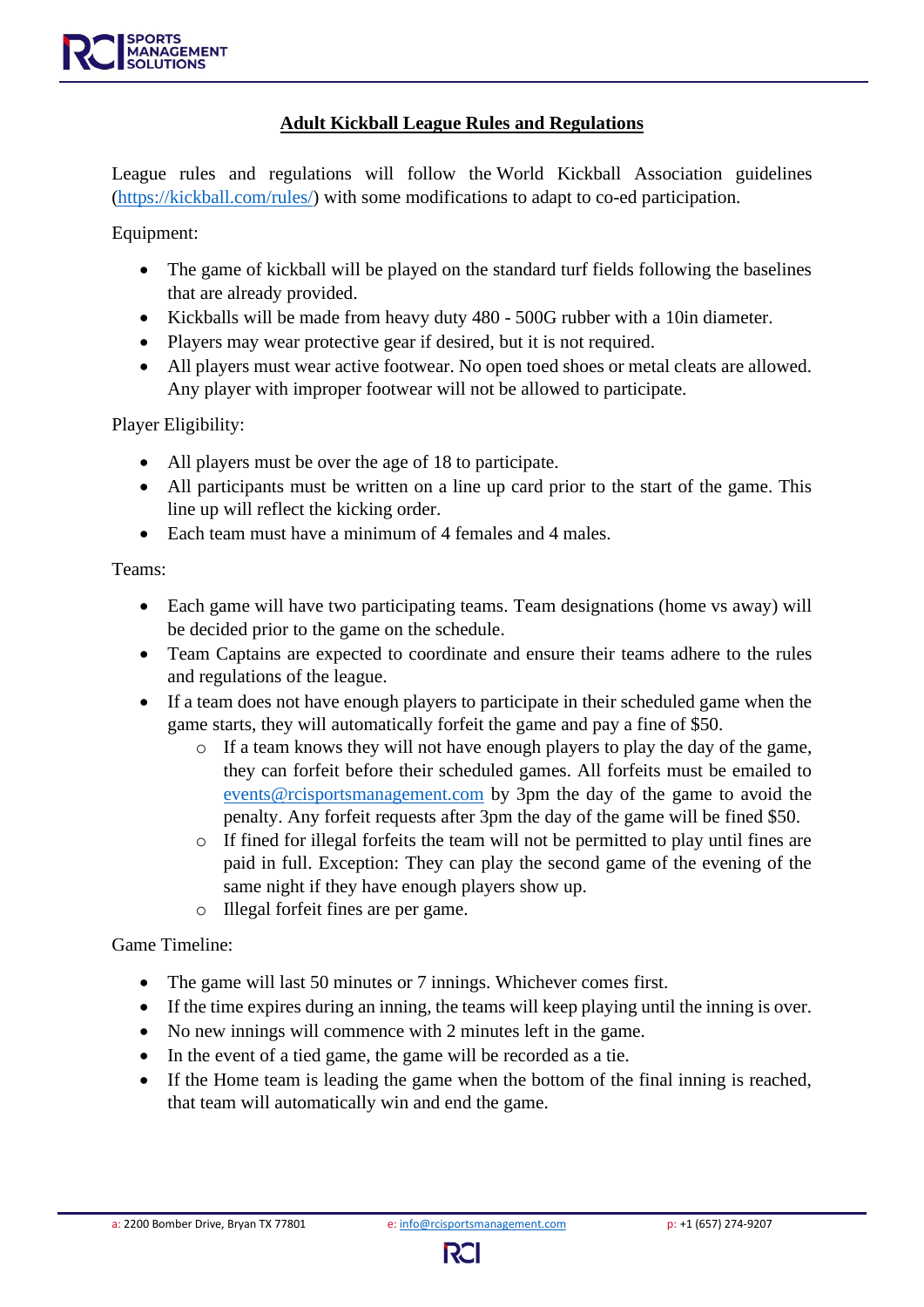Pitching:

- The pitcher will be from the defensive team and is required to pitch the ball underhand.
- The action of the pitch must start with one foot on the pitching mound.
- The pitcher must try to pitch fairly within the kicking box. The kicking box will be set by the Referee during the Captains' meeting.
- Catchers must stand directly behind the kicking box, but not where they would interfere with the kicker.
	- o Any interference, as deemed by the Referee, will be an automatic base awarded to the Kicker.

## Kicking:

- All kicks must be made by the foot at or behind home plate. Illegal kicks will result in a foul.
- Kickers will follow a 3 strikes/ 4 ball rule, starting with a 1 strike:1 ball count. Kicker is out on the third strike or will take a base on the  $4<sup>th</sup>$  ball.
- Foul balls will count as a strike, except on the third strike. The player is out if they kick 3 foul balls.
	- o Foul balls are considered foul if the go outside the white lines down the first and third base line. If they are hit into fair territory and then roll or bounce out of fair territory (with our interference) before the first and third base, they are considered foul. If they are hit into fair territory and then roll or bounce out of fair territory after the first and third base, they are considered fair.
- The kicking order should resemble the line-up form given to the Referees before play. They must alternate male-female until they have exhausted a gender or run out of batting slots. No more than 14 kickers can rotate through the kicking line-up. Substitution may occur with the appropriate gender.
	- o Ex: I have 6 females and 9 males. The first 12 must alternate male-female. Then 2 of the remaining 3 males can be consecutive at the bottom of the line-up.
		- i.e. Male, female, male, female…insert 3 reps... male, female, male, male, top of line-up
	- o Note: you cannot double up a gender until all of the players of the other gender have been rotated through. In this example, you could not have all 9 males and only 5 females in the line-up. All of the females would have to be rotated through the line-up first.
	- o If line ups fail to meet these requirements, they will receive a ghost out when the line-up error occurs.

# Running:

- Runners must stay within the designated baseline. If they run outside of the baseline to avoid a tag, they will automatically be out.
- Stealing before the kick is illegal and will result in an automatic out.
- No leading off is permitted. This will result in an automatic out.
- Diving is not permitted, except if the runner is diving back within 3ft to the base.
- Sliding feet first is permitted, except at  $1<sup>st</sup>$  base.